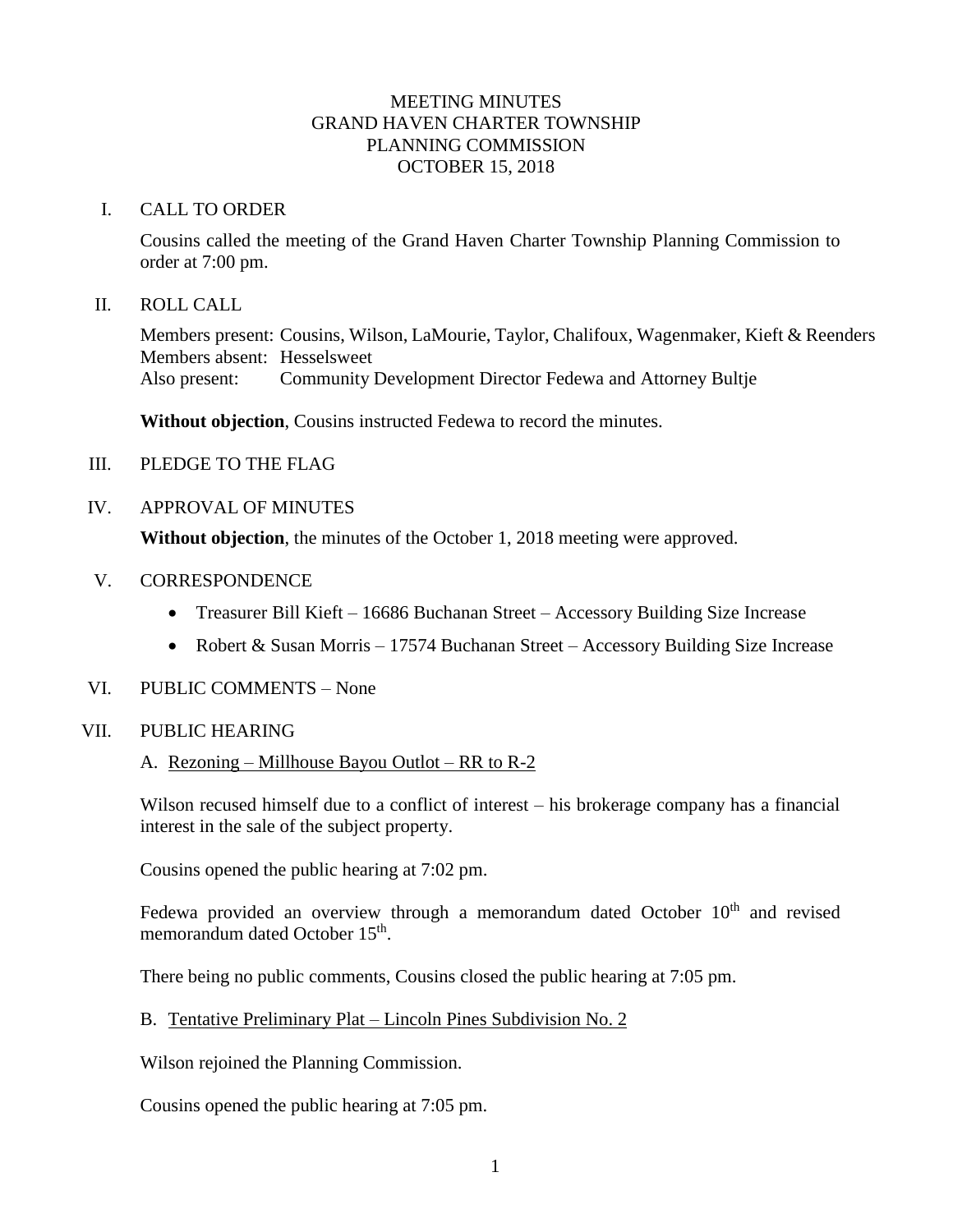Fedewa provided an overview through a memorandum dated October  $10<sup>th</sup>$ .

There being no public comments, Cousins closed the public hearing at 7:07 pm.

C. Zoning Text Amendment – Accessory Buildings & Non-Conforming Chapter

Cousins opened the public hearing at 7:07 pm.

Fedewa provided an overview through a memorandum dated October 11<sup>th</sup>.

There being no public comments, Cousins closed the public hearing at 7:20 pm.

# VIII. OLD BUSINESS

# A. Rezoning – Millhouse Bayou Outlot – RR to R-2

Wilson recused himself due to a conflict of interest – his brokerage company has a financial interest in the sale of the subject property.

**Motion** by Chalifoux, supported by Kieft, to recommend the Township Board **conditionally approve** the Bosgraaf Conditional Zoning Agreement for 14100 152<sup>nd</sup> Avenue to rezone from Rural Residential (RR) to Single Family Residential (R-2). This would result in 0.55-acres of the property being rezoned to R-2, and the remaining 0.63 acres would continue to be zoned RR. This is based on the application meeting requirements and standards of the Grand Haven Charter Township Zoning Ordinance, Master Plan, and Future Land Use Map. **Which motion carried unanimously.**

# B. Tentative Preliminary Plat – Lincoln Pines Subdivision No. 2

Wilson rejoined the Planning Commission.

**Motion** by Kieft, supported by Taylor, to recommend the Township Board **approve** the Tentative Preliminary Plat for Lincoln Pines Subdivision No. 2 based on the application meeting applicable requirements and standards set forth by the Grand Haven Charter Township Subdivision Control Ordinance. **Which motion carried unanimously.**

# C. Zoning Text Amendment – Accessory Buildings & Non-Conforming Chapter

The proposal was discussed by the Commissioners and focused on:

- Some believe the proposed increases to the minimum floor area of accessory buildings seems too large.
- Others believe the proposed increases are appropriate and needed.
- Some believe another category added to the minimum floor area table of  $\frac{1}{2}$  acre is permitted up to 600 sqft that would resolve the concerns about the buildings being too large for the lot. A general consensus was reached.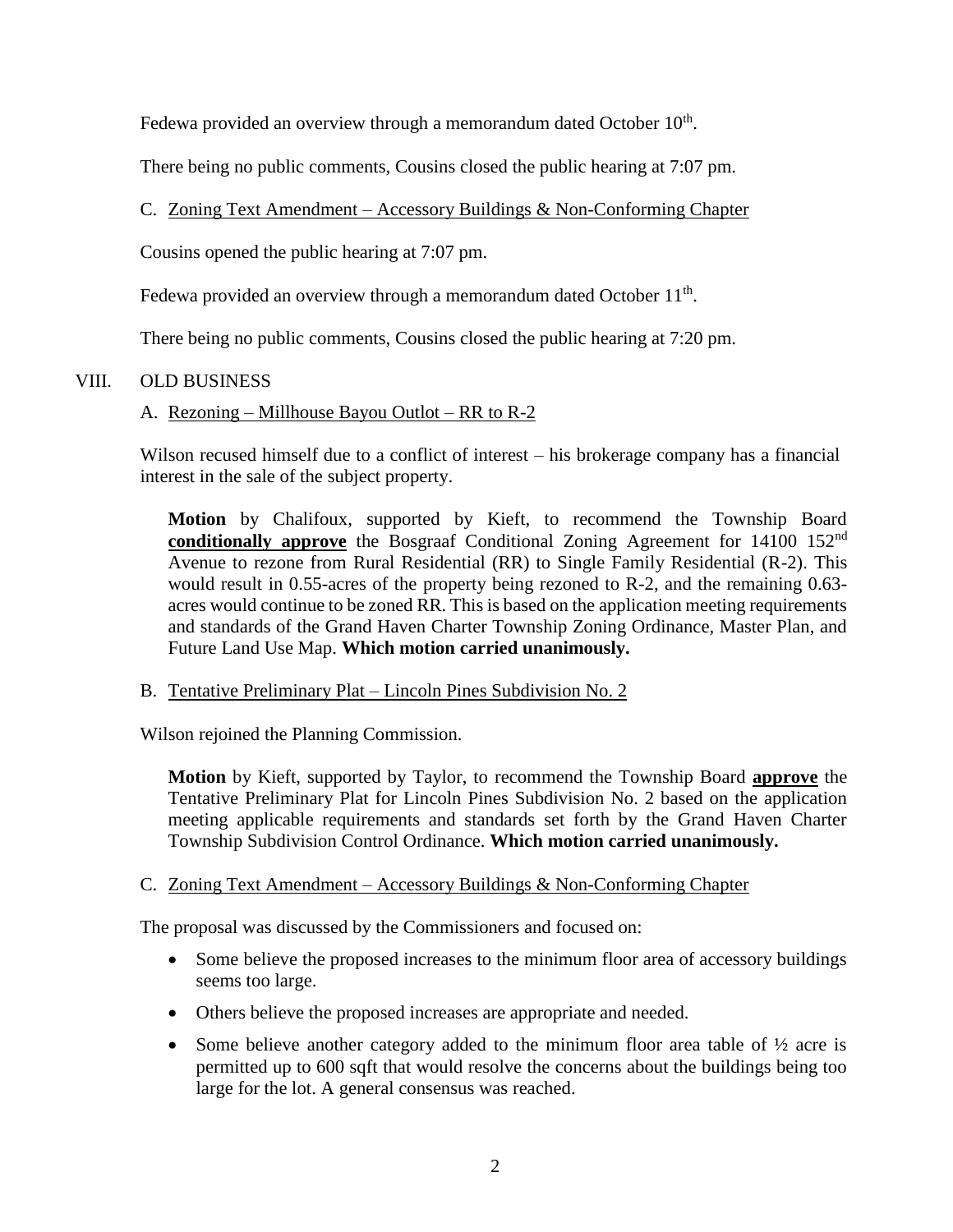- Regardless of being a tourist community, does not believe there is a greater need for more storage.
- Inquired if there is a 25% restriction on rear yard coverage of accessory buildings.
	- o Per Fedewa, that is only related to accessory buildings in non-residential districts. Reviewed the proposed maximum lot coverages in the draft of the new ordinance being crafted.
- It was noted that Declarations of Restrictive Covenants are likely going to prevent the newer subdivisions, which have the smallest lots, to construct an accessory building of that size because they typically only allow a small garden shed.
- In agreement that outdoor living space is an important asset in a property today. Zoning ordinance should reflect the needs of the residents.
- Concerns related to side yard setbacks because the increased size of the building would be closer to the lot line, and therefore closer to the adjacent dwellings, which is not desirable.
- A sliding scale of side yard setbacks would function better:
	- $\circ$  < 600 = 10-foot side yard setback
	- $\circ$  601 2,000 = 15-foot side yard setback
	- $\circ$  2,001+ = 25-foot side yard setback
	- o A general consensus was reached.
- In agreement with remaining text amendment proposals drafted by the steering committee crafting the new ordinance.

**Motion** by Wilson, supported by Wagenmaker, to recommend the Township Board **approve** the proposed Zoning Text Amendment Ordinance (*draft date 10/15/18*) to replace the Accessory Buildings and Structure section of the General Provisions Chapter and add an exception to the Non-Conforming Uses, Structures, and Lots Chapter. **Which motion carried**, with LaMourie opposing the motion because he disagrees with the size increase and lower setbacks as presented.

### IX. NEW BUSINESS

### A. Training – Resilient Michigan Video Series

**Without objection**, the Planning Commission will postpone this training until the next meeting.

## X. REPORTS

- A. Attorney Report None
- B. Staff Report
	- $\triangleright$  Next Planning Commission Meeting is Nov 19<sup>th</sup> due to the Midterm Election
- C. Other None